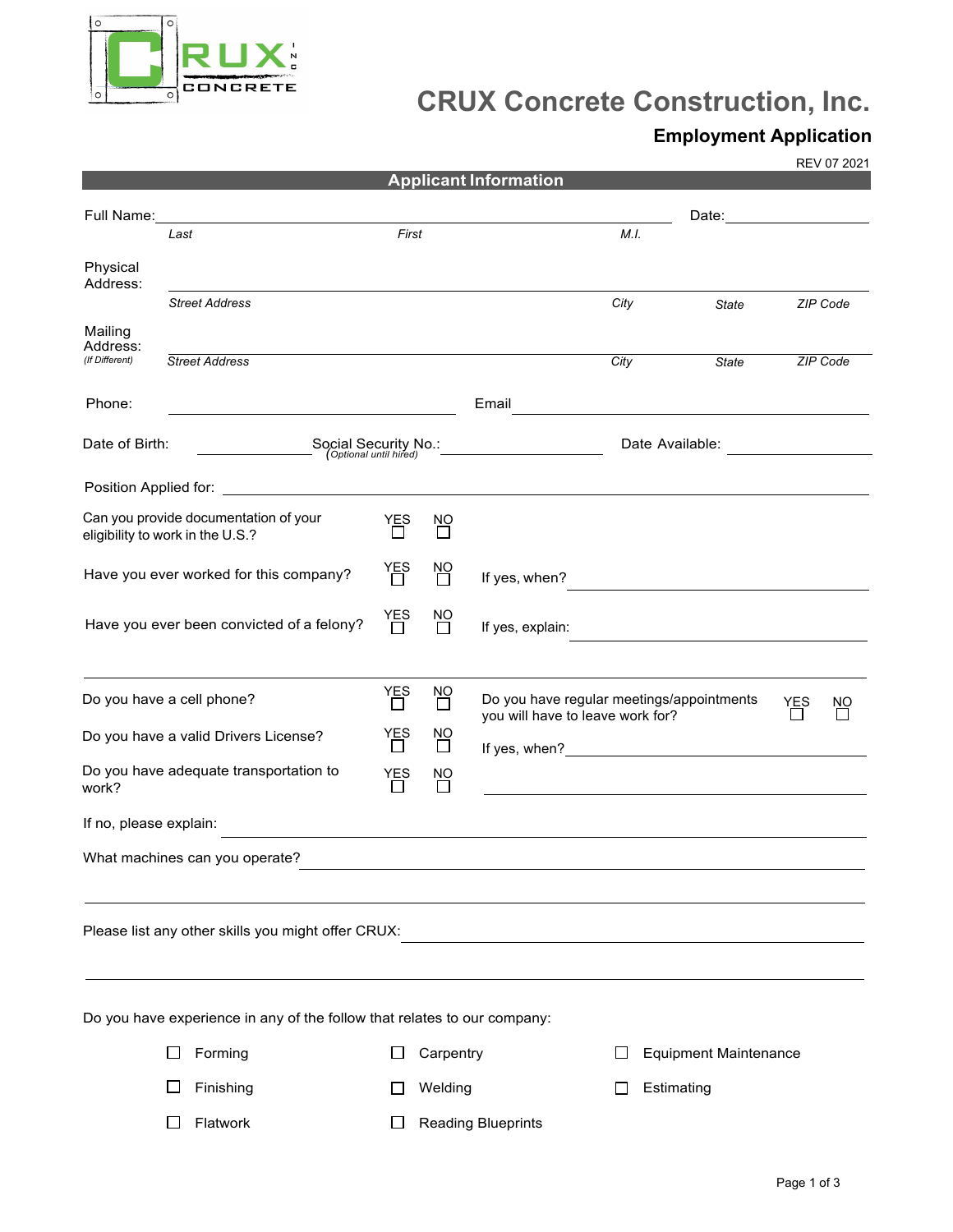|                                                                                                                                                                                                                                      | <b>References</b> |           |                                                                                                                 |
|--------------------------------------------------------------------------------------------------------------------------------------------------------------------------------------------------------------------------------------|-------------------|-----------|-----------------------------------------------------------------------------------------------------------------|
| Please list three professional references. No Relatives.                                                                                                                                                                             |                   |           |                                                                                                                 |
| Full Name: <u>Contract Communication</u> Contract Communication Communication Communication Communication Communication                                                                                                              |                   |           |                                                                                                                 |
| Company:<br><u> 1989 - Johann Stoff, deutscher Stoffen und der Stoffen und der Stoffen und der Stoffen und der Stoffen und der</u>                                                                                                   |                   |           |                                                                                                                 |
| Address:                                                                                                                                                                                                                             |                   |           |                                                                                                                 |
|                                                                                                                                                                                                                                      |                   |           |                                                                                                                 |
|                                                                                                                                                                                                                                      |                   |           |                                                                                                                 |
| Company: <u>company: and a series of the series of the series of the series of the series of the series of the series of the series of the series of the series of the series of the series of the series of the series of the s</u> |                   |           |                                                                                                                 |
| Address:                                                                                                                                                                                                                             |                   |           |                                                                                                                 |
|                                                                                                                                                                                                                                      |                   |           |                                                                                                                 |
|                                                                                                                                                                                                                                      |                   |           |                                                                                                                 |
| Company: <u>company:</u> company:                                                                                                                                                                                                    |                   |           | Phone: 2008 2010 2010 2010 2010 2021 2022 2023 2024 2022 2023 2024 2022 2023 2024 2025 2026 2027 2028 2021 20   |
| Address:                                                                                                                                                                                                                             |                   |           |                                                                                                                 |
| <u> 1980 - Andrea Barbara, Amerikaansk politiker (d. 1980)</u>                                                                                                                                                                       |                   |           |                                                                                                                 |
| <b>Previous Employment</b>                                                                                                                                                                                                           |                   |           |                                                                                                                 |
| Company:<br><u> 1999 - Jan Barbara de Santo de Santo de Santo de Santo de Santo de Santo de Santo de Santo de Santo de Santo</u>                                                                                                     |                   |           | Phone: ________________________                                                                                 |
| Address:                                                                                                                                                                                                                             |                   |           |                                                                                                                 |
| Job Title:                                                                                                                                                                                                                           |                   |           | Supervisor:                                                                                                     |
| Responsibilities: Les and the set of the set of the set of the set of the set of the set of the set of the set of the set of the set of the set of the set of the set of the set of the set of the set of the set of the set o       |                   |           |                                                                                                                 |
|                                                                                                                                                                                                                                      |                   |           |                                                                                                                 |
| From:                                                                                                                                                                                                                                |                   |           | Reason for Leaving: 1990 and 1990 and 1990 and 1990 and 1990 and 1990 and 1990 and 1990 and 1990 and 1990 and 1 |
| May we contact your previous supervisor for a reference?                                                                                                                                                                             | YES               | <u>NQ</u> |                                                                                                                 |
| Company:                                                                                                                                                                                                                             |                   |           | Phone: National Assembly Phone: National Assembly Phone: National Assembly Phone Assembly                       |
| Address:                                                                                                                                                                                                                             |                   |           |                                                                                                                 |
| Job Title:                                                                                                                                                                                                                           |                   |           | Supervisor:                                                                                                     |
| Responsibilities:                                                                                                                                                                                                                    |                   |           |                                                                                                                 |
|                                                                                                                                                                                                                                      |                   |           |                                                                                                                 |
| To:<br>From:                                                                                                                                                                                                                         |                   |           | Reason for Leaving: The state of the state of the state of the state of the state of the state of the state of  |
| May we contact your previous supervisor for a reference?                                                                                                                                                                             | <b>YES</b>        | <b>NO</b> |                                                                                                                 |